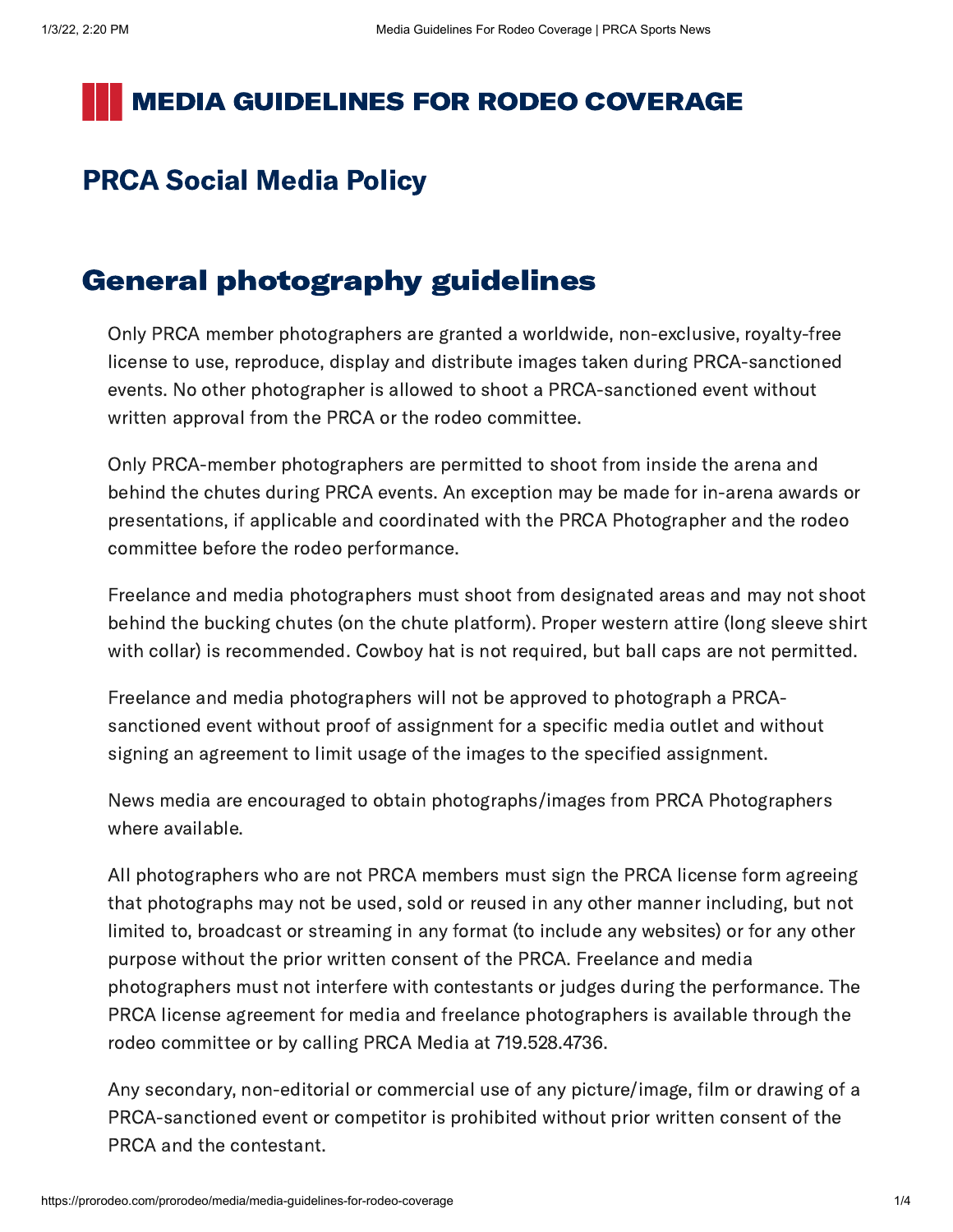Commercial photography is prohibited unless prior written approval and the proper

clearances have been obtained from the PRCA, rodeo committee, and contestant before the first rodeo performance.

Photographers who do not comply fully with the above regulations may, without warning, have

their credentials withdrawn for the remainder of the rodeo and may be banned by the PRCA from photographing future events.

# Media Guidelines For Rodeo Coverage

NOTE: The following guidelines govern media covering PRCA events, as well as those cosponsored and approved by the association. All media must review these guidelines. Failure to adhere to these guidelines may, at the discretion of the PRCA and/or the respective rodeo committee, result in forfeiture of media credentials and an immediate escort from the premises, as well as refusal of accreditation for future events. Unless specified otherwise, journalists and media are general terms for print, electronic, television, Internet and photo journalists.

#### General media guidelines and regulations

Credentials are distributed on an as-available basis to journalists of recognized news outlets who are on assignment to cover the event and/or the PRCA. Journalists must represent recognized daily or weekly newspapers; news services; recognized publications and outlets that regularly cover rodeo; recognized national/regional radio and television networks; local radio and television stations; and/or recognized Internet sites. In each case, this determination is at the sole discretion of the PRCA and the respective rodeo.

Accreditation badge must be worn at all times. Freelance journalists and photographers must provide proof of assignment to be considered for accreditation. Freelance photographers must sign a form agreeing that the images they take will only be used for that specific publication and for that specific story – they cannot be sold over the Internet or used in any other way.

Credential applications and approved credentials to cover individual PRCA rodeos are available through each individual rodeo. Media credentials should be requested well in advance of the rodeo.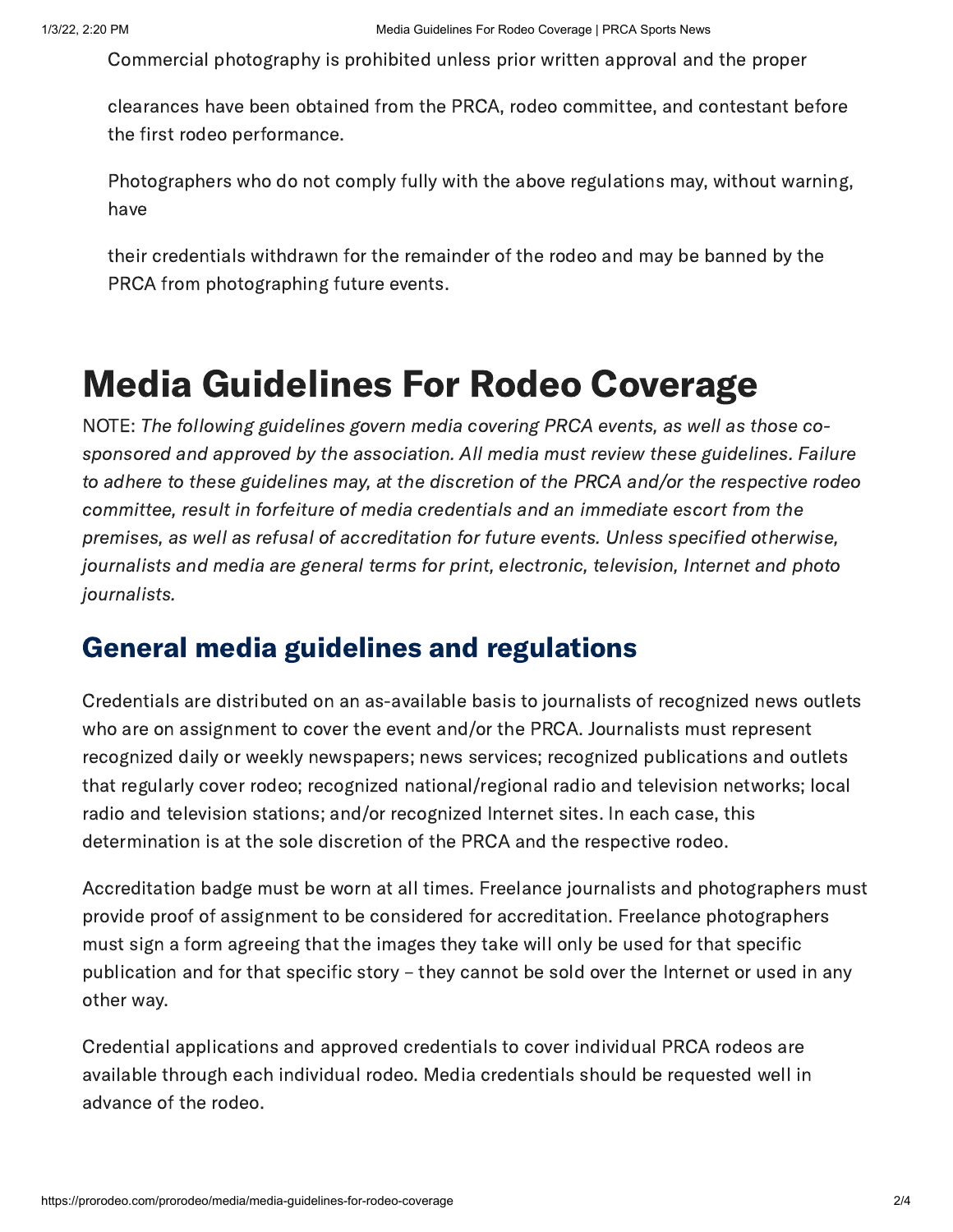Security checkpoints and procedures have been implemented in the interest of safety for everyone. Accredited media are expected to cooperate with the procedures and requirements implemented for access to the media, photographer and broadcast areas. Media access will vary by rodeo, and the media rules of the respective rodeo must be followed.

# Contestants may be available for interviews after they compete.

Many of the individuals staffing media areas are volunteers, and accredited media and broadcasters are expected to treat them with courtesy and respect.

Where provided (the Wrangler NFR, the ProRodeo Tour and ProRodeo Tour Finale, RAM National Circuit Finals Rodeo, and other major rodeos), the media workroom and other media areas are the workplace for accredited media. To ensure a positive working environment for all, please avoid making excessive noise in working areas; do not leave belongings in the common work area overnight; and dispose of unwanted papers, etc., to assist in keeping the area neat. A media workroom is not a gathering place for staff and volunteers.

### The media rooms at the PRCA's premier events are nonsmoking areas.

Due to the limited number of general-use phones (if provided), accredited media should be aware of the needs of other journalists and limit phone usage to story filing and businessrelated calls. Phones that have been ordered by individual media outlets are for the exclusive use of representatives from those media outlets.

Each individual is responsible for his/her personal property. The PRCA and/or the local rodeo committee are not responsible for thefts or damage to personal items.

## Media access to contestant dressing and warm-up areas is regulated by the respective rodeo.

#### Television, radio and Internet

The PRCA owns the rights to originate live, play-by-play coverage from the rodeo grounds, and in many instances, these rights may have been awarded to a broadcast or cable network and/or an Internet provider. Subject to limitations, local radio, television stations, networks and Internet providers who were not specifically granted those rights are nonetheless encouraged to cover PRCA events with the following limitations.